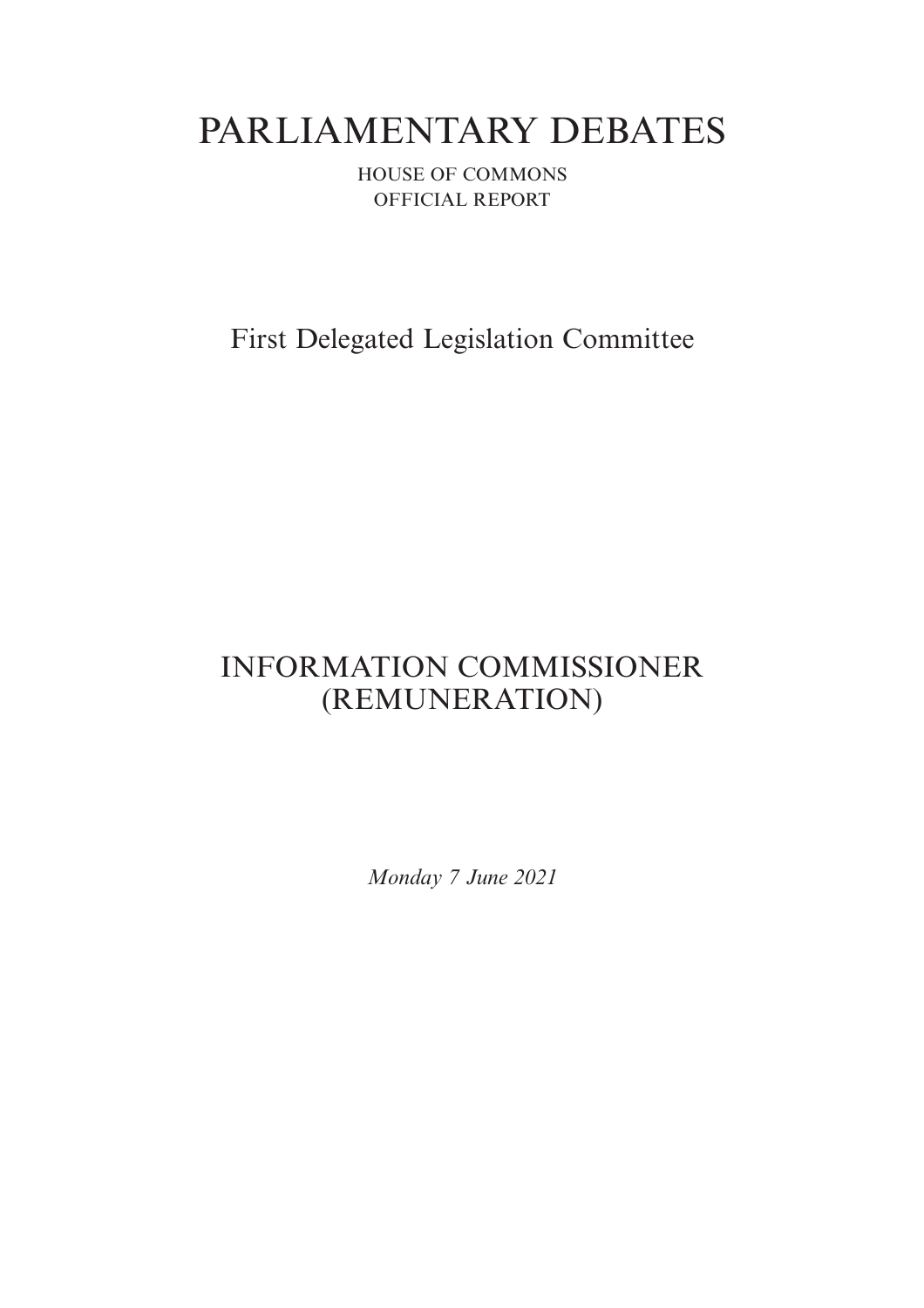No proofs can be supplied. Corrections that Members suggest for the final version of the report should be clearly marked in a copy of the report—not telephoned—and must be received in the Editor's Room, House of Commons,

**not later than**

**Friday 11 June 2021**

© Parliamentary Copyright House of Commons 2021 *This publication may be reproduced under the terms of the Open Parliament licence, which is published at www.parliament.uk/site-information/copyright/.*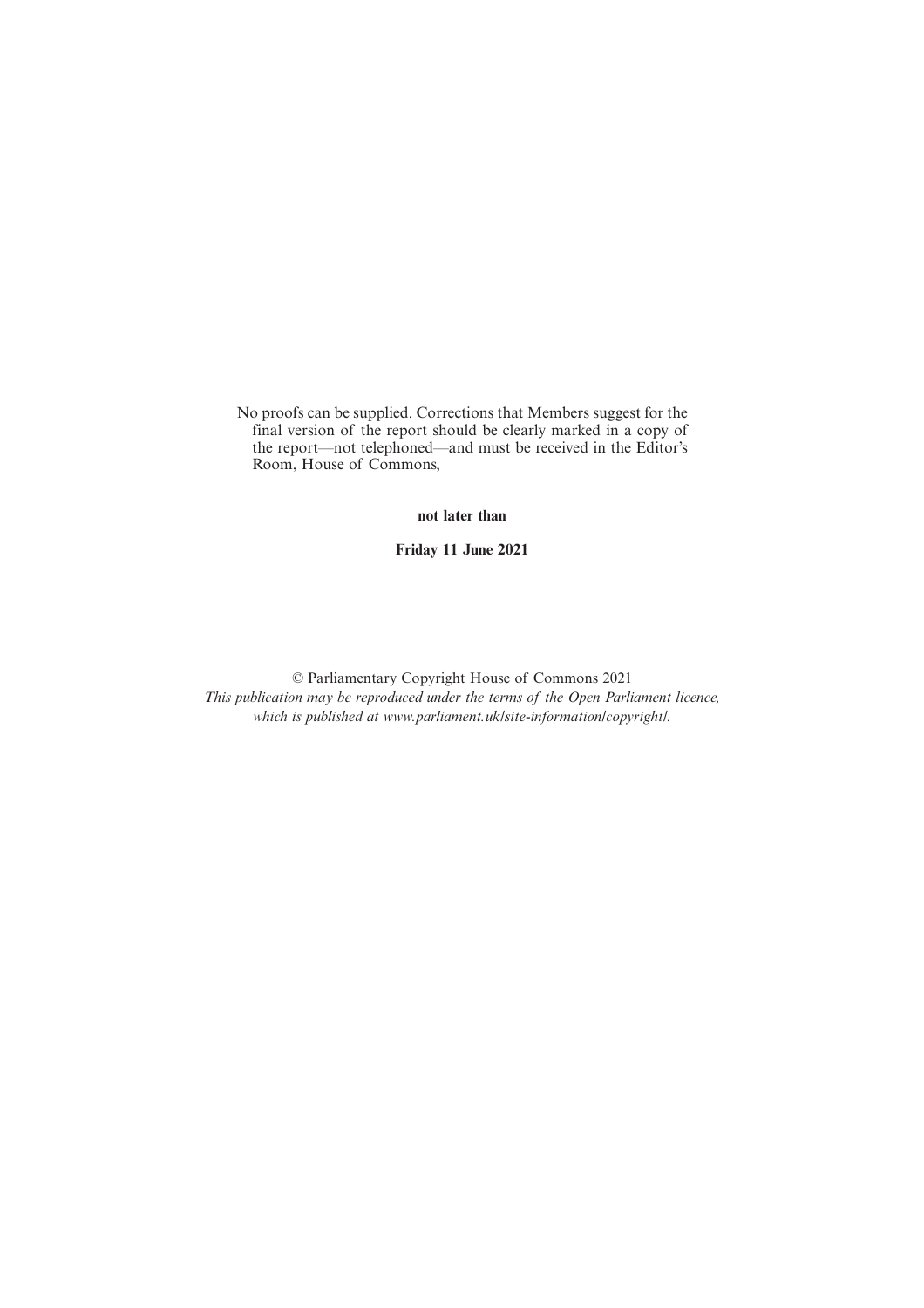#### **The Committee consisted of the following Members:**

*Chair:* STEWART HOSIE

Ali, Tahir *(Birmingham, Hall Green)* (Lab) † Caulfield, Maria *(Lewes)* (Con) Evans, Chris *(Islwyn)* (Lab/Co-op) Harris, Rebecca *(Lord Commissioner of Her Majesty's Treasury)* Jones, Darren *(Bristol North West)* (Lab) Mak, Alan *(Lord Commissioner of Her Majesty's Treasury)* Mann, Scott *(Lord Commissioner of Her Majesty's Treasury)* † Morden, Jessica *(Newport East)* (Lab)

Morris, James *(Lord Commissioner of Her Majesty's Treasury)*

Nici, Lia *(Great Grimsby)* (Con)

† Onwurah, Chi *(Newcastle upon Tyne Central)* (Lab) Pursglove, Tom *(Corby)* (Con) Rutley, David *(Lord Commissioner of Her Majesty's Treasury)* Sultana, Zarah *(Coventry South)* (Lab) Thomson, Richard *(Gordon)* (SNP) † Throup, Maggie *(Lord Commissioner of Her Majesty's Treasury)* † Whittingdale, Mr John *(Minister for Media and Data)*

Liam Laurence Smyth, *Committee Clerk*

#### **† attended the Committee**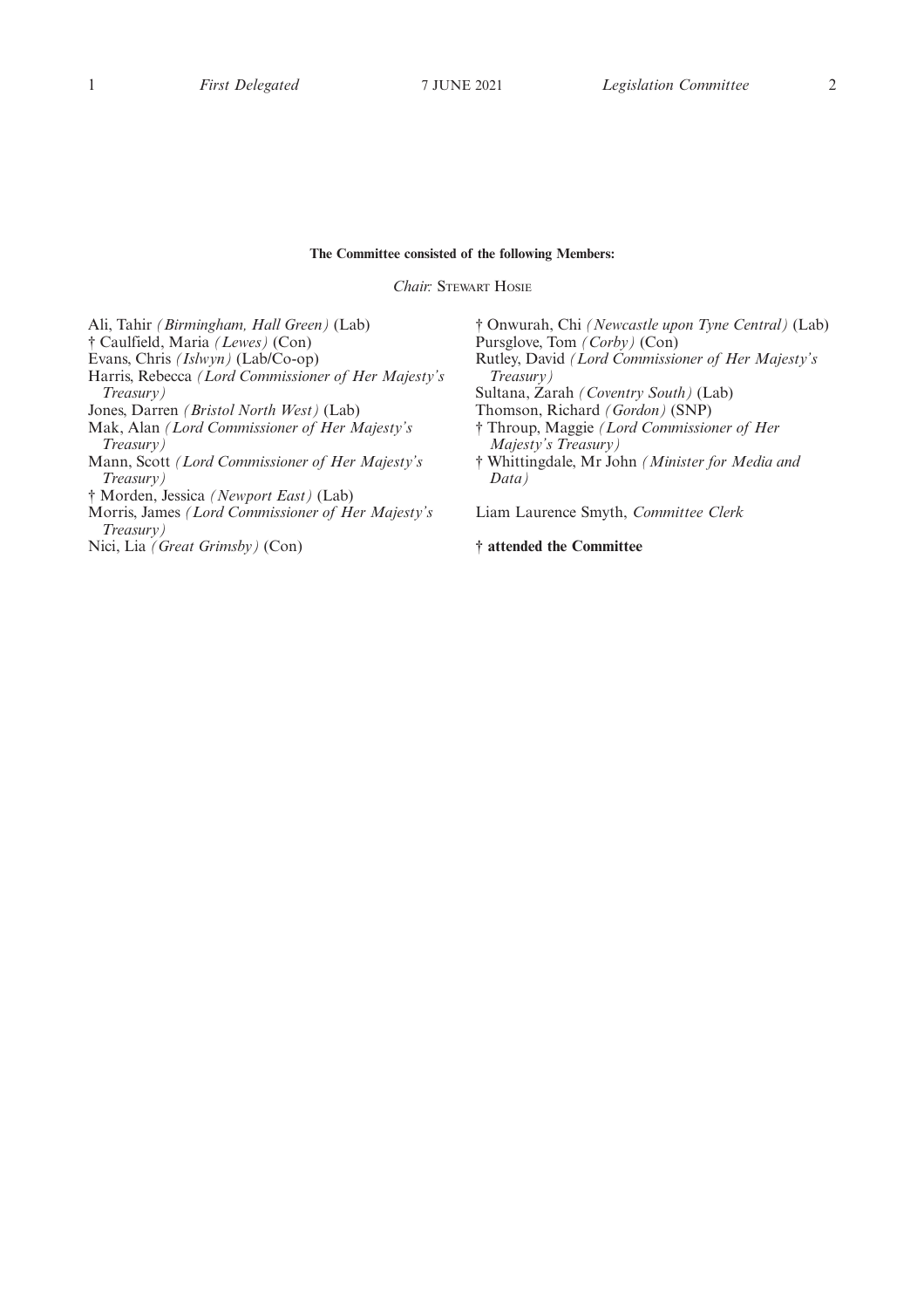### First Delegated Legislation Committee

*Monday 7 June 2021*

[STEWART HOSIE *in the Chair*]

#### **Information Commissioner (Remuneration)**

#### 4.30 pm

**The Chair:** Before we begin, I remind Members to observe social distancing and to sit only in the places that are clearly marked. Mr Speaker has stated that Members should wear masks in Committee, unless they are speaking. *Hansard* will be most grateful if Members could email their speaking notes to hansardnotes  $\omega$ parliament.uk.

Before I call the Minister to move the motion, let me clarify from the Chair that what we are debating today, for up to 90 minutes, is the content of the resolution that the House of Commons will be asked to pass without debate after the text of the resolution has been reported from this Committee.

#### **The Minister for Media and Data (Mr John Whittingdale):** I beg to move,

That the Committee has considered the motion:

That, from 1 November 2021—

(1) the Information Commissioner shall be paid a salary of £200,000 per annum and pension benefits in accordance with the standard award for the civil service pension scheme;

(2) all previous resolutions relating to the salary and pension of the Information Commissioner shall cease to have effect.

It is a pleasure to serve under your chairmanship, Mr Hosie. The Information Commissioner's Office is now one of the most important regulators in the United Kingdom. It is responsible for supervising almost every organisation in the country. We want to invest in its future success and to sustain its world-leading reputation.

The Information Commissioner must play an active role to keep the ICO at the forefront of regulatory best practice, continuing to develop governance, key decision making and other processes to reflect the ICO's evolving role. There is an opportunity for the UK's ICO to take a lead internationally, at a time when the establishment and development of, typically, governance structures for data, artificial intelligence and other new technologies are critical. The Information Commissioner therefore has a key role to play to drive the responsible use of data across the economy, to build trust and confidence, and to communicate the wider benefits of data sharing for our society in competition, innovation and growth.

This Government's ambition is to make the UK the data destination across the world, and to use data to drive growth and innovation and to deliver our levelling-up agenda. Our national data strategy, published recently, sets out that ambition for the UK's pro-growth and trusted data regime. We want to help innovators and entrepreneurs to use data responsibly and securely, without undue regulatory uncertainty or risk, in order to drive growth across the economy. Data is a strategic asset, and its responsible use should be seen as a huge opportunity

to embrace. Getting that right is critical to jobs and growth as the UK economy becomes increasingly digitised and data-enabled.

We want the public to be active agents in the thriving digital economy and to have confidence and trust in how data, including personal data, is used. That will mean maintaining high standards of data protection without creating unnecessary barriers to data use. The opportunity to create a new and independent data regime is one of the key benefits of the UK's departure from the European Union. We have no intention of dismantling our high standards of data protection, but we are no longer required necessarily to follow every dot and comma of the General Data Protection Regulation. We will be looking to see how we may better utilise data. and enable it to flow more freely, while at the same time maintaining those high standards.

We need to attract world-class individuals who have the skills necessary to balance protecting individual data rights while simultaneously ensuring that data enables digital growth and innovation. We also need to attract people who can represent the UK on the international data stage. The Information Commissioner's responsibilities have increased since we left the European Union; they now include overseeing existing EU adequacy decisions by 2024, as well as strategic engagement with European and international competent authorities. The UK now has a huge opportunity to use data responsibly as a strategic asset that can drive growth.

One of the other opportunities arising from our no longer being a member state is the ability to apply the framework of transfer tools inherited from GDPR in a more flexible way. As the ICO has now left the European Data Protection Board, we are able to be more agile than was possible when we were within the EU. The ICO has a strong international reputation and an influential position in key global regulatory forums. It engages effectively with foreign partners and EU adequacy. Therefore, the next Information Commissioner will not only focus on privacy, but ensure in part that people can use data to achieve economic and social goals. The next commissioner will need to have a deep understanding of how businesses use data in a cutting-edge way.

Data has many societal benefits and, as we emerge from the covid pandemic, the UK has an opportunity to be at the forefront of global data-driven growth. The next Information Commissioner will play a critical role in delivering that agenda. We need to attract an outstanding individual to take the ICO forward. They will have a key role to play. They need to build trust and confidence in responsible data use, while also being able to communicate the wider benefits of data sharing.

Since 2018, the salary of the Information Commissioner has fallen below the market averages for comparative roles. Salaries of heads of data protection regulators internationally range up to £270,000. In Italy, the Data Protection Authority chairman and chief executive officer both receive  $\epsilon$ 240,000. We have received some outstanding applicants for this role, but they would potentially need to take a cut of up to 50% of their current salaries if they were to accept even the £200,000 salary that we are debating. Without the motion, the salary of the Information Commissioner would remain at £164,000, and we would risk losing the outstanding candidates we so badly need.

The introduction of GDPR and the rapidly developing data protection landscape have vastly increased the responsibilities of the Information Commissioner. They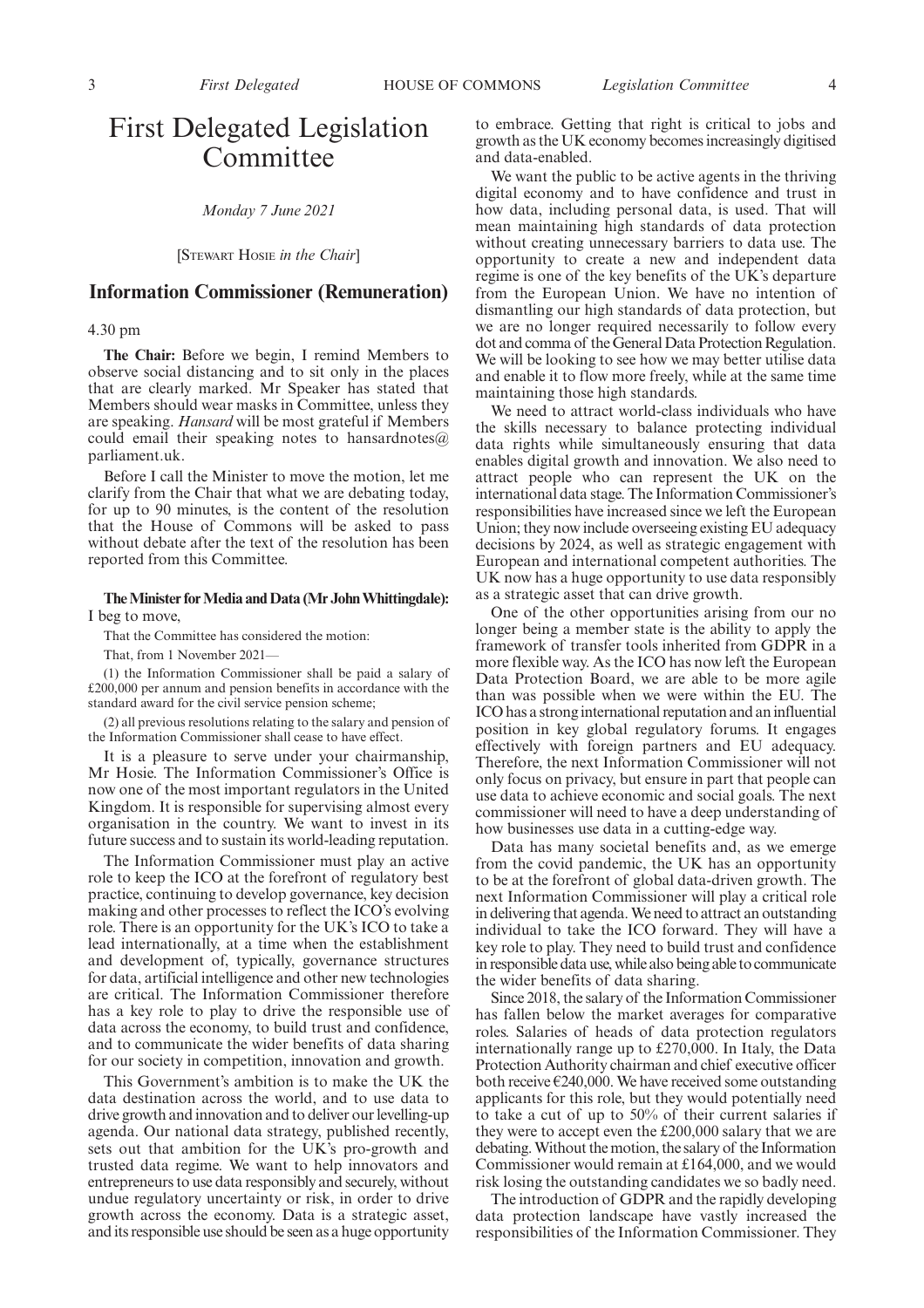thirds to more than 850 employees since 2018. The ICO has had an increased enforcement role since the introduction of heavier fines and penalties. That is in addition to the commissioner's increasing role in the regulation of the privacy and electronic communications regulations. In particular, the ICO continues to tackle nuisance telephone calls and texts, which I suspect every Member of this House knows can cause huge distress to the public. In the fourth quarter of 2020-21 alone, the ICO issued fines amounting to more than £1.1 million under PECR to companies that have been sending out nuisance calls and texts.

In summary, we believe that the proposed increase in the commissioner's salary appropriately reflects the increased importance, challenge and responsibilities of the role. Finding the right candidate to fill that position will be a critical component of delivering our ambition to make the UK the most technologically innovative and growthdriven economy in the world.

#### 4.39 pm

**Chi Onwurah** (Newcastle upon Tyne Central) (Lab): It is a great pleasure to serve under your chairship, Mr Hosie. I start by thanking Elizabeth Denham, who has served as Information Commissioner since 2016 and is now stepping down. The ICO is charged with the critical responsibility of upholding information rights in the public interest. Last year, it issued high-profile fines of £20 million and £18 million to British Airways and Marriott for data breaches that may have affected up to 339 million people across the world. Last week, I was pleased to see the ICO issue a fine of £10,000 to the Conservative party for breaching data laws during the 2019 general election campaign.

I thank the Minister for setting out what the motion will do. It brings the Information Commissioner's remuneration up to £200,000 per year, an increase of up to £20,000 in this year of pandemic. That pay rise will see the commissioner's total salary, including pension, rise above that of the CEOs of Ofqual and Ofgem, by £40,000 and £50,000 respectively. Furthermore, a 10% increase is significantly higher than the 1% pay rise that the Government have offered our frontline key workers in our NHS.

Changes to the commissioner's remuneration come around only every few years and, as the Minister has set out, the salary has been frozen for more than three years now. The Opposition agree that a review is necessary to ensure that the salary is reflective of public service uprating protocols. However, we have some key questions that arise from a significant pay rise being gifted to any public servant, even in non-pandemic times.

First, we would like to know how much of the proposed increase is justifiably related to inflation, the cost of living and what the salary would have been uprated to had it been treated like any other public sector or public service job. We need to know what proportion of the pay rise is related to that and what is related directly to the additional responsibilities that the role is expected to see over the next few years, which the Minister summarised. Last time the commissioner's pay was increased, it was because of the expansion of responsibilities introduced under GDPR.

The most recent job advert for the role of Information Commissioner shows that the successful candidate will play a key role in supporting the roll-out of the national data strategy. As the Minister emphasised, that strategy focuses on economic growth, rather than online safety or individual data rights. We still await details of the data strategy, but that highlights three new key responsibilities that the Information Commissioner will be taking on or assisting with.

We are not arguing against the need for those additional responsibilities. Indeed, the Opposition argue more that the Government have been slow to react to the changing digital landscape over the past decade, allowing our data to be used in nefarious ways, be that targeting vulnerable people with harmful messages or undermining democracy through misinformation and lies during election cycles. So little has been done and so much still needs to be done beyond the limited scope of the forthcoming Online Safety Bill—published only in draft form so far.

The Government must recognise that if we are to put people in control of their own data, the ICO must take greater action against those who act improperly with data. Existing law does not sufficiently cover the threats that people face, as the pandemic has emphasised, and new challenges are arising.

For example, at the start of this year I called for a review of data privacy protection to outlaw digital snooping after a YouGov survey found that 16% of companies installed remote tracking software in employees' devices. The Government have since done nothing to address that and, in response my questions, they even appear to deny that it is an issue. The Information Commissioner, although appealed to, has yet to set out a regulatory framework on worker surveillance that will protect workers. Currently, the ICO offers limited guidance to employers.

We recognise the increase in responsibilities, but we are not sure that the Minister has fully set out the responsibilities as they need to be. In addition, he described the role as benefiting from Brexit, to ensure that our data regime evolves in a way that allows data to flow more easily, while not impacting on our highly prized and essential data adequacy requirements with the European Union. The next Information Commissioner will need to be something of a magician if they are to reflect both those requirements.

I must also ask specifically how the ICO as a whole will be resourced to reflect that increase in responsibilities, because increasing the pay of the commissioner will simply not address that. The Minister said that the ICO has 850 people, but my information from the Library is that it has 720 full-time members of staff. Ofcom has 937 and its CEO earns a salary of £315,000 per year. Ofgem has 920 staff and its CEO is paid £225,000 per year. Dividing total salary with pension by the number of staff, by my calculation—I will be happy to see the Minister's—Ofcom's CEO has pay per employee of £336, and for Ofgem the figure is £244. The Information Commissioner will have £365, which is significantly higher. Does the Minister feel that is proportionate? Will he assure us that the ICO will be resourced to protect us online? Will that involve taking on more staff, for example? Will he commit to bringing in robust and extensive regulations to protect us from evolving threats, such as artificial intelligence or surveillance?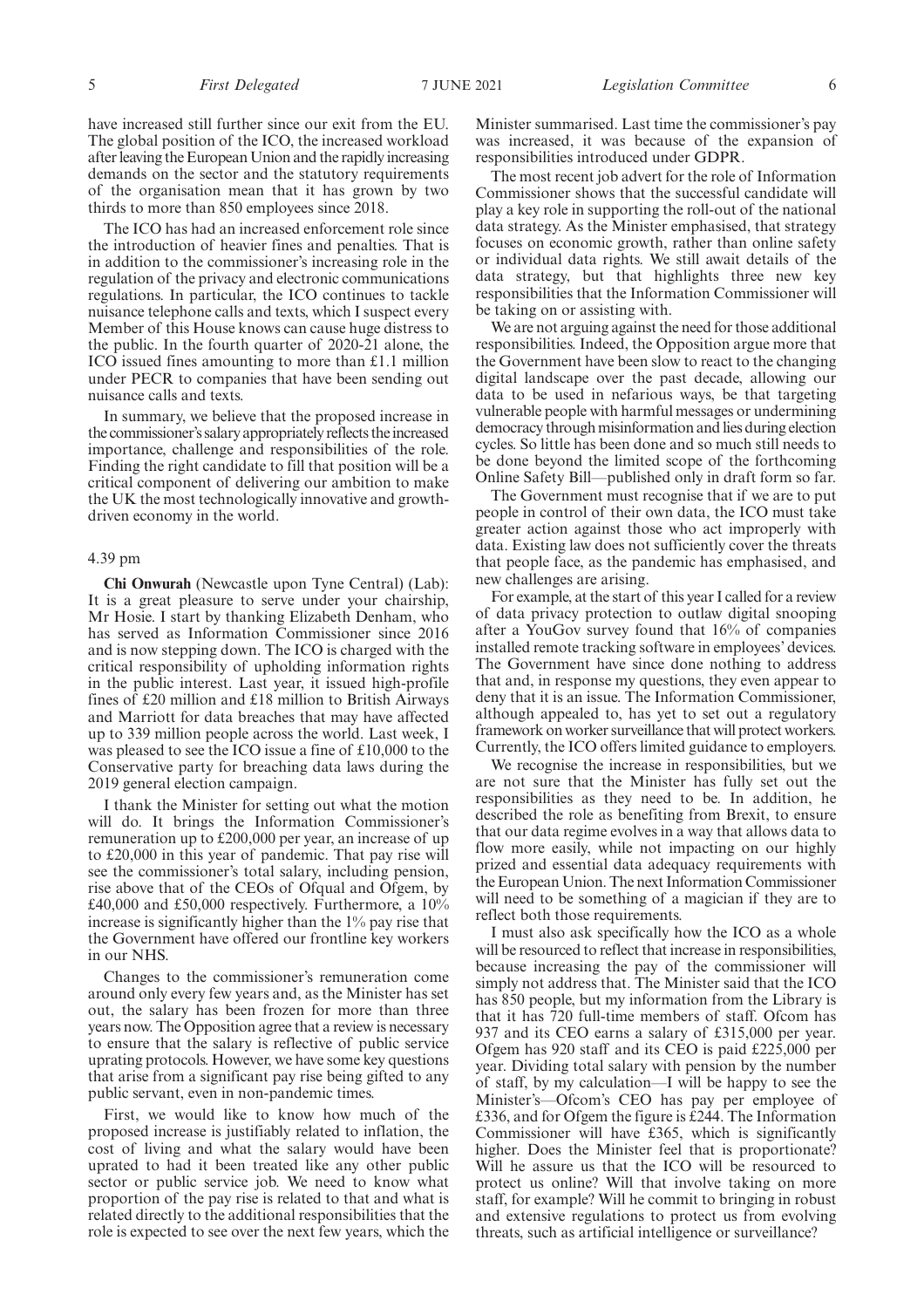#### *[Chi Onwurah]*

The Minister talked about how the ICO handled nuisance call. I have to say that that seems a significant overestimate. When I raised the issue of online scams and fraud with the commissioner, she told me that the ICO

"are working closely with our partners, like Trading Standards and law enforcement, to continue to protect people, raise awareness and stop criminals during this challenging period."

By no means is it taking on sole responsibility for online scams and fraud, and very few people believe that enough is being done.

Which?, the Money and Mental Health Policy Institute, UK Finance and the Carnegie Trust have all called on the Government to do more to prevent online scams and the data leaks that contribute to them. When my parliamentary account was targeted with sexually explicit spam emails, I contacted the ICO directly, but again there seemed to be confusion over where responsibility lay. There is also confusion about how to respond to scams, nuisance emails and calls. Will the Minister say in one sentence what a citizen who is so targeted should do? He is nodding at me, so I hope that means we will get the clarity that I have been looking for.

Over the past decade—I should declare an interest, as I previously worked for Ofcom—Ofcom has taken on significant new responsibilities: the BBC, the Post Office, national security for the entire telecoms network, and now the confused and contradictory online safety duties. I am concerned that new responsibilities plus the absence of a joined-up approach by Government to data breaches, data rights and scams might lead to the Information Commissioner being similarly overburdened. Apart from the salary increase, what plans does the Minister have to address that challenge? Furthermore, will he tell me whether he plans to raise the already extremely high salary of £315,000 per year for Ofcom's CEO in line with its continued expansion of duties?

The Minister mentioned the job advert, and we agree that we want to attract the brightest and the best. In 2018, when the commissioner's renumeration was last re-evaluated, the Government were clear that the wage rise was in part designed to increase competitiveness in the market and to attract world-class candidates. He said that it had fallen behind comparable roles. However, as he is well aware, that depends what roles we compare it with. For example, Canada's information commissioner is paid £182,000 per year, and Ireland's is paid £177,000 per year, as research by the House of Commons Library has indicated to me. I would expect that the Minister has access to comparable research, so can he give a bit more detail on what assessment has been done of the current jobs market for this role?

The advert closed on 28 March, and the Minister said that they had an excellent candidate. Can he tell us when we can expect an announcement of a successful candidate? I will also raise the point that in 2018 the Government cited an increase in freedom of information requests as another justification for the increase in salary. We recognised that as a valid concern back in 2018. However, the Government's figures show that freedom of information requests across all monitored bodies have since fallen by 10%. Has the Minister taken that into account when considering the pay rise?

The ICO and its commissioner work to uphold information rights. We have seen the significant impact that the pandemic has had on our working lives and social lives over the past 15 months, and the role that our personal data plays in everything from global trade to local service provision is only going to increase. Personal data drives the business models of the digital economy and, increasingly, the artificial intelligence algorithms that take important decisions about how we live, study and work. We need to put people back in control of their data, and I hope the Minister would agree with that.

Finally, I will just note that we must be careful and take stock when discussing very high rates of pay in the public sector. Many of our constituents are angry at the way the Government have treated the NHS and public sector key workers throughout the pandemic, compounded by a decade of cuts to public services and real-terms salary cuts to frontline staff. These are difficult times for families across the country, many of whom do not know whether they are going to have a job to return to once pandemic support is withdrawn.

However, we appreciate that the commissioner's renumeration has been increased only once since 2008 and, as the Minister has stated, that it is vitally important that we attract the best candidate to the role. As such, I will not be asking my hon. Friends to vote against this increase, but I will be very interested to hear the Minister's answers to the questions I have asked, and I hope that the Government will meet the calls for a pay rise for frontline public sector key workers with the same enthusiasm they have demonstrated today.

#### 4.53 pm

**Mr Whittingdale:**I thank the hon. Member for Newcastle upon Tyne Central for the helpful way in which she has raised some perfectly valid questions, which I will do my best to address. I will begin by joining her in thanking the outgoing Information Commissioner, Elizabeth Denham, who I think I appointed in my previous capacity a few years ago.

It is worth reminding the Committee, which I did not do in my opening address, that Elizabeth Denham's salary is £180,000, which was a single supplement at the time of her appointment. Without today's motion, the salary of the incoming commissioner would fall back from £180,000 to £164,000. The hon. Lady's questions about how it compares with the rate of inflation and with the pay of public sector workers are valid, but we need to set this in context. The proposed increase would take the current salary from £180,000 to £200,000, but without the motion it would come back down again.

Of course, we all understand that these are difficult times for many people. A lot of our constituents will look at these huge salaries and say, "That's more than I could ever dream of getting; surely £164,000 is an awful lot of money." But the truth is that we are operating in an incredibly globally competitive area, where the skills we need are in short supply, and where people who possess those skills can command huge salaries. We have had some very good applicants, and I suspect that whichever of them ends up getting the job will be getting a pay cut from what they are currently earning.

The hon. Lady made a number of comparisons. It is difficult to equate different regulators or international regimes, but the Italian Data Protection Authority pays